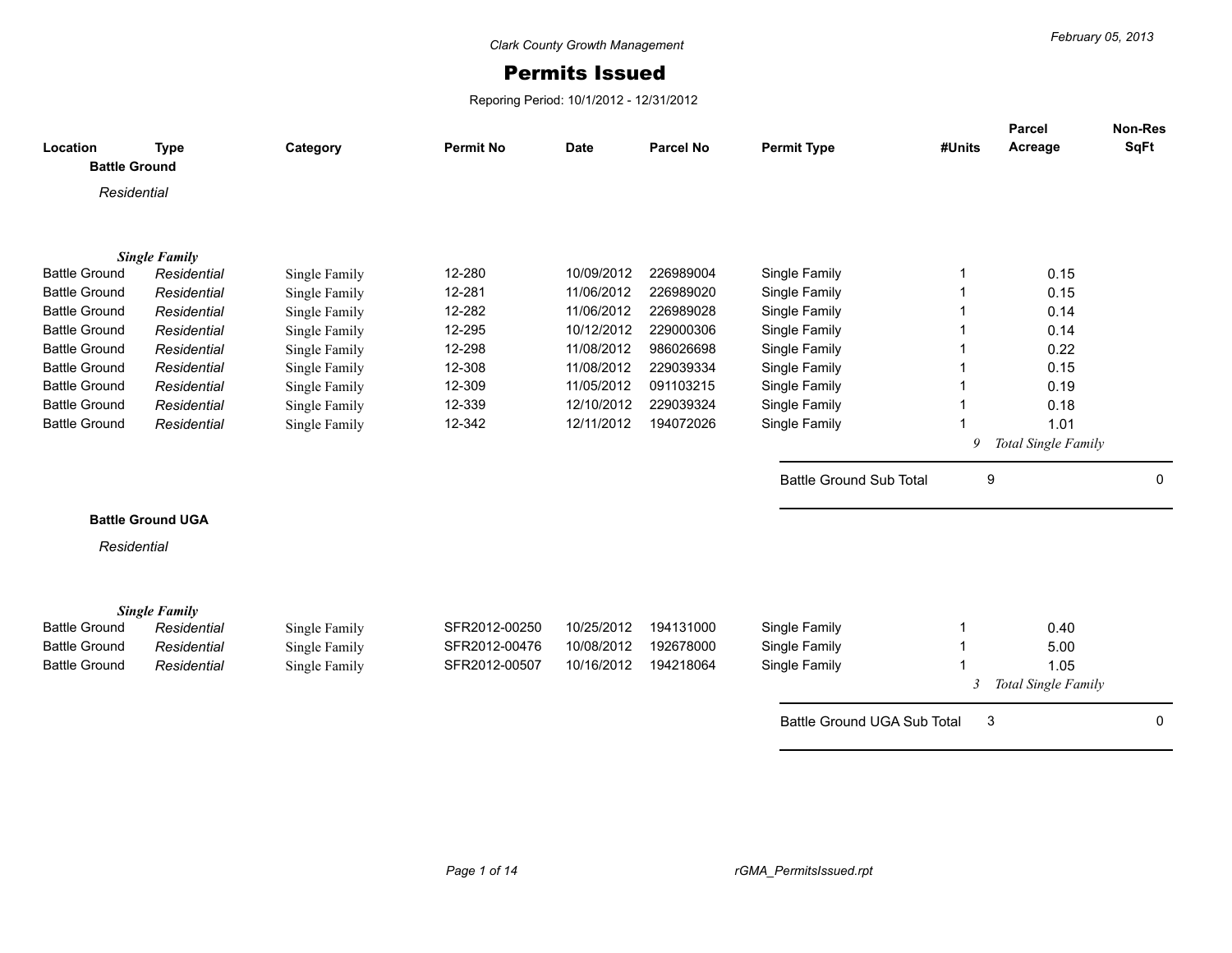|                  |                      |               |                  |             |                  |                    |                | <b>Parcel</b>       | <b>Non-Res</b> |
|------------------|----------------------|---------------|------------------|-------------|------------------|--------------------|----------------|---------------------|----------------|
| Location         | <b>Type</b>          | Category      | <b>Permit No</b> | <b>Date</b> | <b>Parcel No</b> | <b>Permit Type</b> | #Units         | Acreage             | <b>SqFt</b>    |
| Camas            |                      |               |                  |             |                  |                    |                |                     |                |
|                  | Residential          |               |                  |             |                  |                    |                |                     |                |
|                  |                      |               |                  |             |                  |                    |                |                     |                |
|                  |                      |               |                  |             |                  |                    |                |                     |                |
|                  | <b>Multi-Family</b>  |               |                  |             |                  |                    |                |                     |                |
| Camas            | Residential          | Multi-Family  | 201278           | 10/16/2012  | 172956001        | Multi-Family       | 1              | 4.94                |                |
| Camas            | Residential          | Multi-Family  | 201279           | 10/16/2012  | 172956001        | Multi-Family       | 1              | 4.94                |                |
| Camas            | Residential          | Multi-Family  | 201280           | 10/16/2012  | 172956001        | Multi-Family       | 1              | 4.94                |                |
| Camas            | Residential          | Multi-Family  | 201281           | 10/16/2012  | 172956001        | Multi-Family       |                | 4.94                |                |
|                  |                      |               |                  |             |                  |                    | $\overline{4}$ | Total Multi-Family  |                |
|                  | <b>Single Family</b> |               |                  |             |                  |                    |                |                     |                |
| Camas            | Residential          | Single Family | 201272           | 10/02/2012  | 178110016        | Single Family      | 1              | 0.21                |                |
| Camas            | Residential          | Single Family | 201273           | 10/02/2012  | 123833024        | Single Family      |                | 0.14                |                |
| Camas            | Residential          | Single Family | 201274           | 10/05/2012  | 083144058        | Single Family      | 1              | 0.23                |                |
| Camas            | Residential          | Single Family | 201275           | 10/11/2012  | 986028074        | Single Family      |                | 0.22                |                |
| Camas            | Residential          | Single Family | 201276           | 10/12/2012  | 178110022        | Single Family      | 1              | 0.22                |                |
| Camas            | Residential          | Single Family | 201277           | 10/12/2012  | 084921114        | Single Family      |                | 0.27                |                |
| Camas            | Residential          | Single Family | 201282           | 10/17/2012  | 084545000        | Single Family      | 1              | 0.30                |                |
| Camas            | Residential          | Single Family | 201283           | 10/19/2012  | 084921064        | Single Family      | 1              | 0.24                |                |
| Camas            | Residential          | Single Family | 201284           | 10/29/2012  | 178110008        | Single Family      |                | 0.16                |                |
| Camas            | Residential          | Single Family | 201285           | 11/08/2012  | 123833032        | Single Family      | 1              | 0.13                |                |
| Camas            | Residential          | Single Family | 201286           | 12/10/2012  | 084921190        | Single Family      |                | 0.25                |                |
| Camas            | Residential          | Single Family | 201287           | 12/13/2012  | 125401016        | Single Family      | 1              | 0.17                |                |
| Camas            | Residential          | Single Family | 201288           | 12/13/2012  | 090268286        | Single Family      | 1              | 0.61                |                |
| Camas            | Residential          | Single Family | 201289           | 12/19/2012  | 084921196        | Single Family      | 1              | 0.60                |                |
| Camas            | Residential          | Single Family | 201290           | 12/20/2012  | 125401022        | Single Family      | 1              | 0.17                |                |
| Camas            | Residential          | Single Family | 201291           | 12/28/2012  | 084921180        | Single Family      |                | 0.25                |                |
|                  |                      |               |                  |             |                  |                    | 16             | Total Single Family |                |
|                  |                      |               |                  |             |                  | Camas Sub Total    | 20             |                     | $\mathbf 0$    |
|                  |                      |               |                  |             |                  |                    |                |                     |                |
| <b>Camas UGA</b> |                      |               |                  |             |                  |                    |                |                     |                |
|                  | Residential          |               |                  |             |                  |                    |                |                     |                |
|                  |                      |               |                  |             |                  |                    |                |                     |                |
|                  | <b>Single Family</b> |               |                  |             |                  |                    |                |                     |                |
| Camas UGA        | Residential          | Single Family | SFR2012-00537    | 11/06/2012  | 125662172        | Single Family      |                | 0.13                |                |
|                  |                      |               |                  |             |                  |                    |                | Total Single Family |                |
|                  |                      |               |                  |             |                  |                    |                |                     |                |

*Page 2 of 14 rGMA\_PermitsIssued.rpt*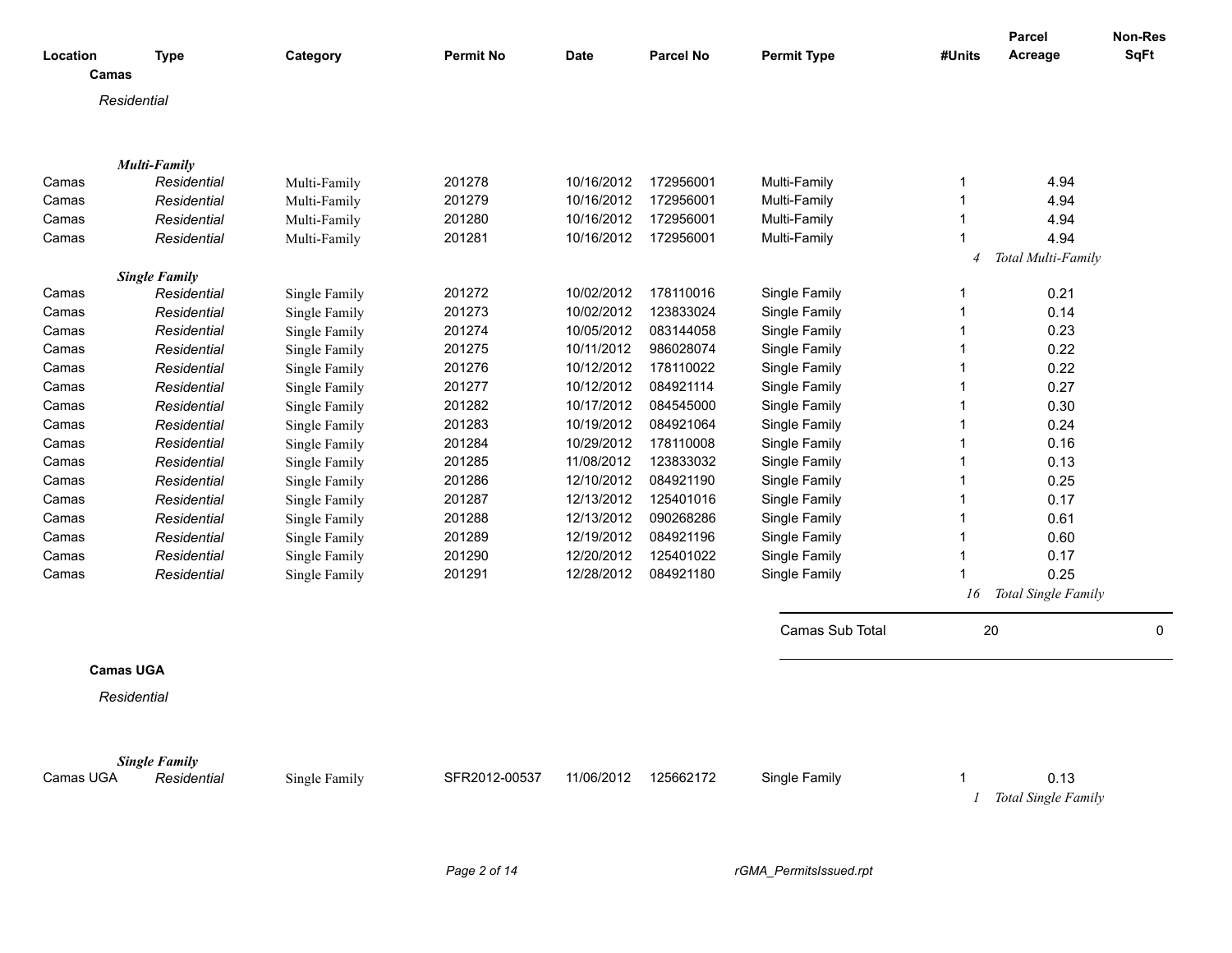| Location | <b>Type</b> | Category | <b>Permit No</b> | Date | <b>Parcel No</b> | <b>Permit Type</b>  | Parcel<br>#Units<br>Acreage | Non-Res<br><b>SqFt</b> |
|----------|-------------|----------|------------------|------|------------------|---------------------|-----------------------------|------------------------|
|          |             |          |                  |      |                  | Camas UGA Sub Total |                             | $\Omega$               |
|          |             |          |                  |      |                  |                     |                             |                        |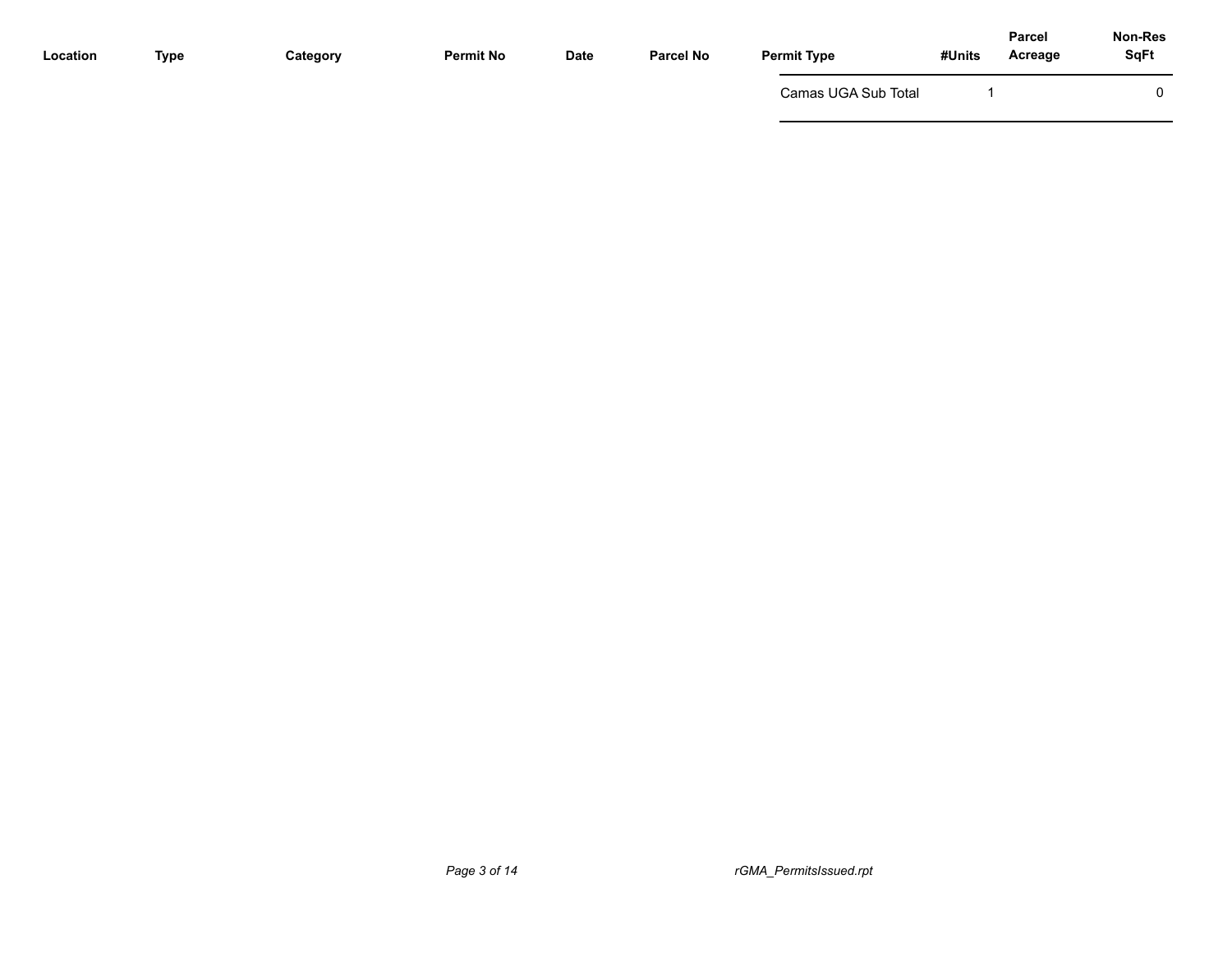| Location<br>La Center<br>Residential | <b>Type</b>                         | Category      | <b>Permit No</b> | <b>Date</b> | <b>Parcel No</b> | <b>Permit Type</b>      | #Units         | Parcel<br>Acreage           | Non-Res<br><b>SqFt</b> |
|--------------------------------------|-------------------------------------|---------------|------------------|-------------|------------------|-------------------------|----------------|-----------------------------|------------------------|
| La Center                            | <b>Single Family</b><br>Residential | Single Family | RN12-975         | 12/13/2012  | 258894026        | Single Family           | $\mathbf 1$    | 0.18<br>Total Single Family |                        |
|                                      |                                     |               |                  |             |                  | La Center Sub Total     |                |                             | 0                      |
| La Center UGA<br>Residential         |                                     |               |                  |             |                  |                         |                |                             |                        |
| La Center UG,                        | <b>Single Family</b><br>Residential | Single Family | SFR2012-00580    | 12/17/2012  | 986030207        | Single Family           | $\overline{1}$ | 1.02<br>Total Single Family |                        |
|                                      |                                     |               |                  |             |                  | La Center UGA Sub Total | 1              |                             | 0                      |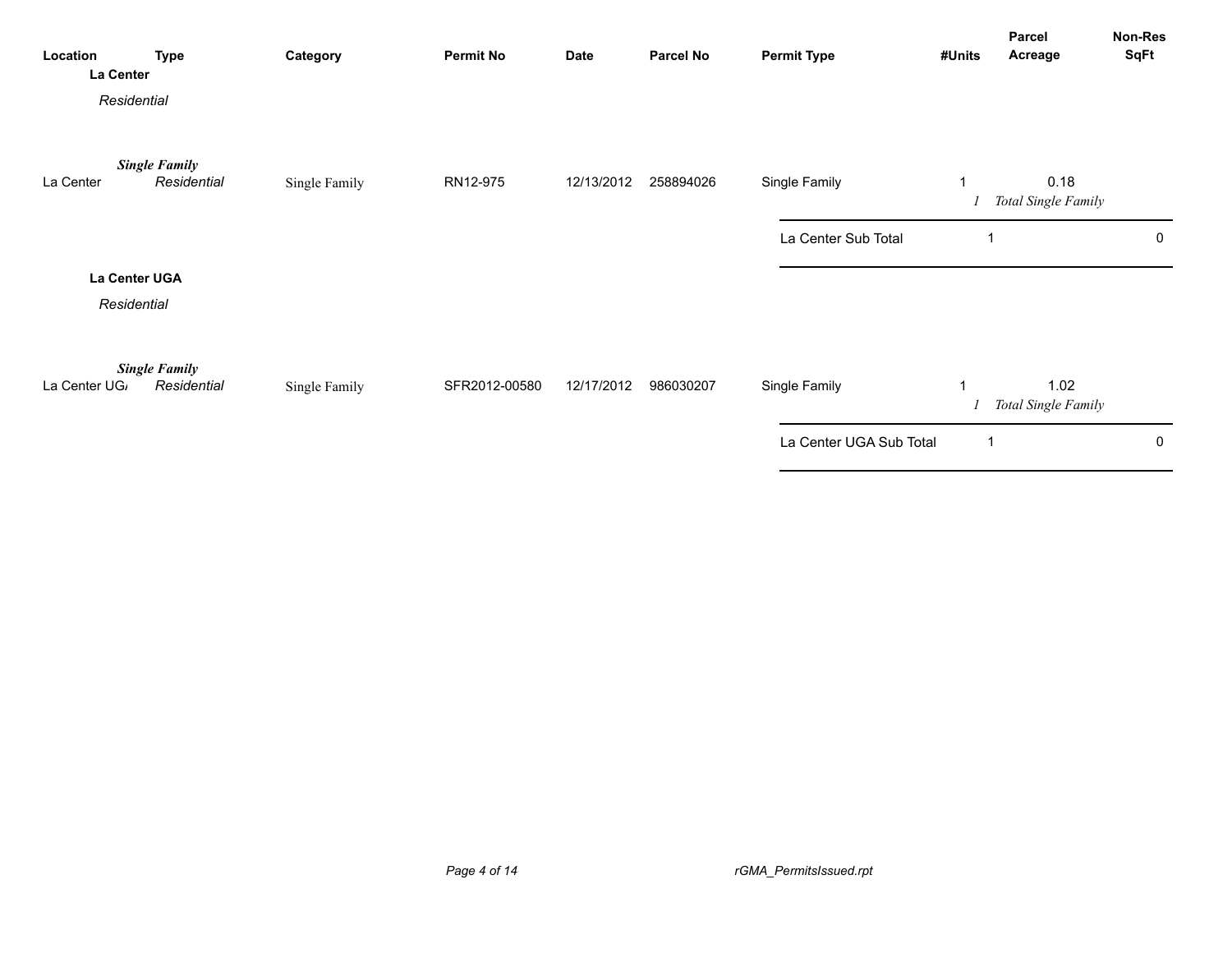| Location<br>Ridgefield   | <b>Type</b>                         | Category      | <b>Permit No</b> | <b>Date</b> | <b>Parcel No</b>       | <b>Permit Type</b>             | #Units | Parcel<br>Acreage   | <b>Non-Res</b><br><b>SqFt</b> |
|--------------------------|-------------------------------------|---------------|------------------|-------------|------------------------|--------------------------------|--------|---------------------|-------------------------------|
|                          | Residential                         |               |                  |             |                        |                                |        |                     |                               |
|                          |                                     |               |                  |             |                        |                                |        |                     |                               |
|                          |                                     |               |                  |             |                        |                                |        |                     |                               |
|                          | <b>Single Family</b><br>Residential |               | BLD-12-0067      | 12/01/2012  | 986029106              |                                |        | 0.04                |                               |
| Ridgefield               | Residential                         | Single Family | BLD-12-0069      | 12/01/2012  | 986029104              | Single Family                  |        | 0.05                |                               |
| Ridgefield               |                                     | Single Family | BLD-12-0070      | 12/01/2012  | 986029105              | Single Family                  |        | 0.04                |                               |
| Ridgefield<br>Ridgefield | Residential<br>Residential          | Single Family | BLD-12-0071      | 12/01/2012  | 986029107              | Single Family<br>Single Family |        | 0.05                |                               |
| Ridgefield               | Residential                         | Single Family | BLD-12-0105      | 10/01/2012  | 986027650              | Single Family                  |        | 0.11                |                               |
| Ridgefield               | Residential                         | Single Family | BLD-12-0140      | 10/01/2012  | 216044114              | Single Family                  |        | 0.12                |                               |
|                          |                                     | Single Family | BLD-12-0145      | 10/01/2012  | 216044118              |                                |        | 0.12                |                               |
| Ridgefield<br>Ridgefield | Residential<br>Residential          | Single Family | BLD-12-0158      | 10/01/2012  | 986028181              | Single Family                  |        | 0.11                |                               |
|                          | Residential                         | Single Family | BLD-12-0160      | 10/01/2012  | 216044012              | Single Family                  |        | 0.12                |                               |
| Ridgefield               | Residential                         | Single Family | BLD-12-0162      | 12/01/2012  | 986028192              | Single Family<br>Single Family |        | 0.11                |                               |
| Ridgefield<br>Ridgefield | Residential                         | Single Family | BLD-12-0163      | 12/01/2012  | 986028191              | Single Family                  |        | 0.11                |                               |
|                          | Residential                         | Single Family | BLD-12-0170      | 11/01/2012  | 216044110              | Single Family                  |        | 0.12                |                               |
| Ridgefield<br>Ridgefield |                                     | Single Family | BLD-12-0171      | 12/01/2012  | 216044046              | Single Family                  |        | 0.12                |                               |
|                          | Residential                         | Single Family | BLD-12-0173      | 11/01/2012  | 986030683              |                                |        |                     |                               |
| Ridgefield               | Residential                         | Single Family | BLD-12-0174      | 11/01/2012  | 986030684              | Single Family                  |        | 0.08                |                               |
| Ridgefield               | Residential                         | Single Family |                  |             |                        | Single Family                  |        | 0.08                |                               |
| Ridgefield               | Residential                         | Single Family | BLD-12-0175      | 11/01/2012  | 986030705              | Single Family                  |        | 0.09                |                               |
| Ridgefield               | Residential                         | Single Family | BLD-12-0176      | 11/01/2012  | 986030704<br>220032074 | Single Family                  |        | 0.09<br>0.17        |                               |
| Ridgefield               | Residential                         | Single Family | BLD-12-0178      | 11/01/2012  | 220032122              | Single Family                  |        |                     |                               |
| Ridgefield               | Residential                         | Single Family | BLD-12-0180      | 12/01/2012  |                        | Single Family                  |        | 0.16                |                               |
| Ridgefield               | Residential                         | Single Family | BLD-12-0181      | 12/01/2012  | 220032142              | Single Family                  |        | 0.15                |                               |
| Ridgefield               | Residential                         | Single Family | BLD-12-0182      | 12/01/2012  | 216044102              | Single Family                  |        | 0.11                |                               |
| Ridgefield               | Residential                         | Single Family | BLD-12-0183      | 12/01/2012  | 216044058              | Single Family                  |        | 0.14                |                               |
| Ridgefield               | Residential                         | Single Family | BLD-12-0186      | 12/01/2012  | 986027637              | Single Family                  |        | 0.09                |                               |
|                          |                                     |               |                  |             |                        |                                | 23     | Total Single Family |                               |
|                          |                                     |               |                  |             |                        | Ridgefield Sub Total           | 23     |                     | 0                             |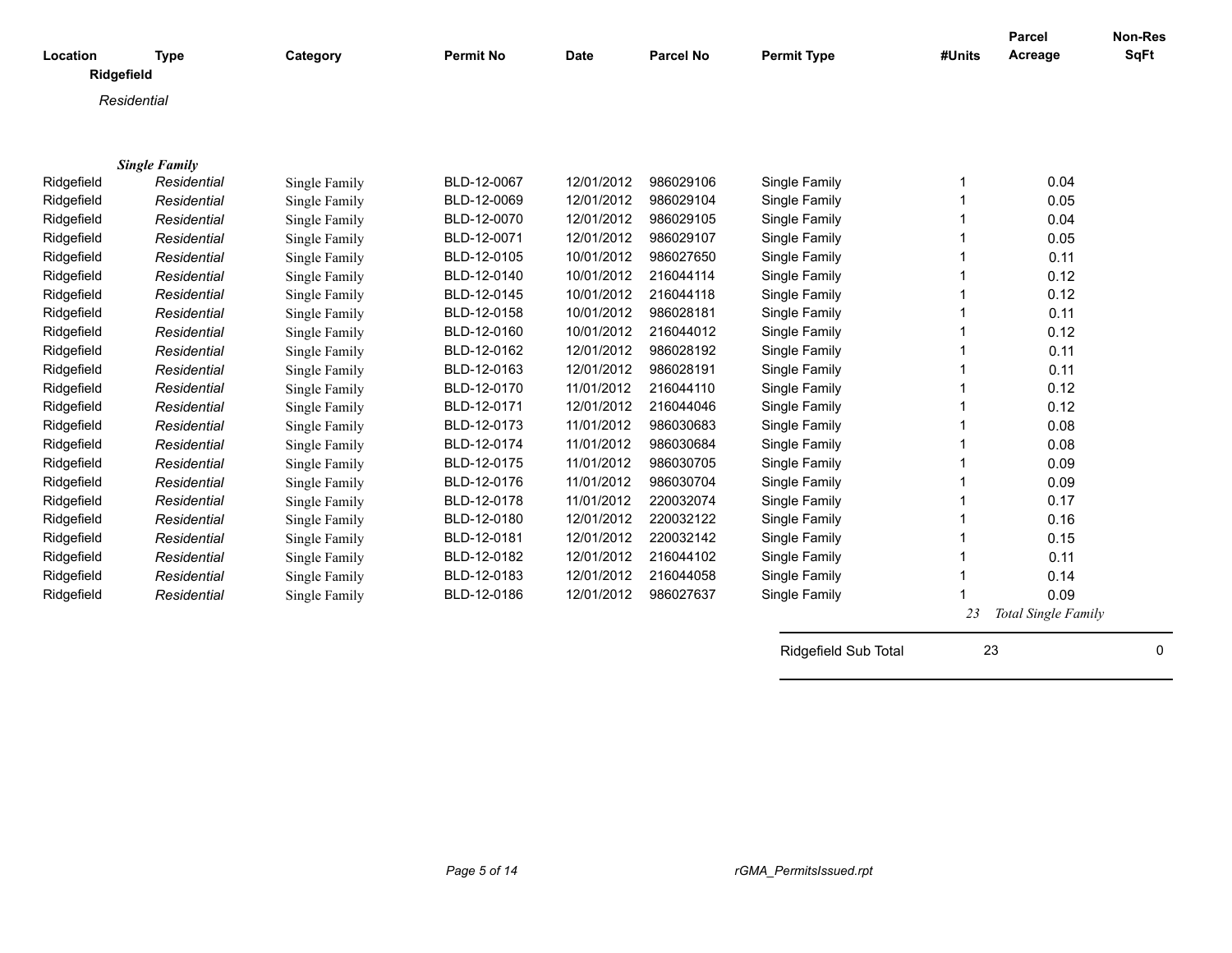| Location<br><b>Vancouver</b> | Type                   | Category                 | <b>Permit No</b> | <b>Date</b> | <b>Parcel No</b> | <b>Permit Type</b>       | #Units       | <b>Parcel</b><br>Acreage | Non-Res<br><b>SqFt</b> |
|------------------------------|------------------------|--------------------------|------------------|-------------|------------------|--------------------------|--------------|--------------------------|------------------------|
|                              |                        |                          |                  |             |                  |                          |              |                          |                        |
|                              | Non-Residential        |                          |                  |             |                  |                          |              |                          |                        |
|                              |                        |                          |                  |             |                  |                          |              |                          |                        |
| Vancouver                    | Non-Residential        | Commercial Retail        | COM2012-00427    | 10/18/2012  | 159107000        | <b>Commercial Retail</b> |              | 4.57                     | 453                    |
| Vancouver                    | Non-Residential        | <b>Commercial Retail</b> | COM2012-00556    | 10/26/2012  | 164738012        | <b>Commercial Retail</b> |              | 0.89                     | 3,029                  |
| Vancouver                    | Non-Residential        | Office                   | COM2012-00598    | 12/14/2012  | 126454005        | Office                   |              | 1.39                     | 15,330                 |
| Vancouver                    | <b>Non-Residential</b> | Other Commercial         | COM2012-00353    | 11/19/2012  | 029378006        | <b>Other Commercial</b>  |              | 6.15                     | 2,460                  |
| Vancouver                    | Non-Residential        | Other Commercial         | COM2012-00526    | 12/19/2012  | 176610000        | <b>Other Commercial</b>  |              | 11.35                    | 5,165                  |
|                              | Residential            |                          |                  |             |                  |                          |              |                          |                        |
|                              |                        |                          |                  |             |                  |                          |              |                          |                        |
|                              | <b>Multi-Family</b>    |                          |                  |             |                  |                          |              |                          |                        |
| Vancouver                    | Residential            | Multi-Family             | MFR2012-00117    | 11/19/2012  | 029378006        | Multi-Family             | 12           | 6.15                     |                        |
| Vancouver                    | Residential            | Multi-Family             | MFR2012-00123    | 11/19/2012  | 029378006        | Multi-Family             | 8            | 6.15                     |                        |
| Vancouver                    | Residential            | Multi-Family             | MFR2012-00142    | 11/29/2012  | 108460000        | Multi-Family             | 8            | 1.10                     |                        |
| Vancouver                    | Residential            | Multi-Family             | MFR2012-00143    | 11/29/2012  | 108460000        | Multi-Family             | 5            | 1.10                     |                        |
| Vancouver                    | Residential            | Multi-Family             | MFR2012-00144    | 11/29/2012  | 108460000        | Multi-Family             | 4            | 1.10                     |                        |
| Vancouver                    | Residential            | Multi-Family             | MFR2012-00145    | 11/29/2012  | 108460000        | Multi-Family             | 4            | 1.10                     |                        |
| Vancouver                    | Residential            | Multi-Family             | MFR2012-00276    | 12/18/2012  | 029378006        | Multi-Family             | 12           | 6.15                     |                        |
| Vancouver                    | Residential            | Multi-Family             | MFR2012-00277    | 12/18/2012  | 029378006        | Multi-Family             | 12           | 6.15                     |                        |
| Vancouver                    | Residential            | Multi-Family             | MFR2012-00291    | 12/27/2012  | 029378006        | Multi-Family             | 12           | 6.15                     |                        |
| Vancouver                    | Residential            | Multi-Family             | SFR2012-00238    | 12/06/2012  | 126808162        | Multi-Family             | 1            | 0.08                     |                        |
|                              |                        |                          |                  |             |                  |                          | 78           | Total Multi-Family       |                        |
|                              | <b>Single Family</b>   |                          |                  |             |                  |                          |              |                          |                        |
| Vancouver                    | Residential            | Additions                | RES2012-00346    | 10/05/2012  | 037301060        | Additions                | 1            | 0.15                     |                        |
| Vancouver                    | Residential            | Single Family            | SFR2012-00173    | 10/18/2012  | 986027985        | Single Family            | $\mathbf{1}$ | 0.12                     |                        |
| Vancouver                    | Residential            | Single Family            | SFR2012-00198    | 10/18/2012  | 986027978        | Single Family            | $\mathbf{1}$ | 0.12                     |                        |
| Vancouver                    | Residential            | Single Family            | SFR2012-00205    | 12/21/2012  | 126737002        | Single Family            | $\mathbf{1}$ | 0.31                     |                        |
| Vancouver                    | Residential            | Single Family            | SFR2012-00206    | 12/21/2012  | 126737006        | Single Family            | $\mathbf{1}$ | 0.30                     |                        |
| Vancouver                    | Residential            | Single Family            | SFR2012-00211    | 10/01/2012  | 110280018        | Single Family            | $\mathbf{1}$ | 0.14                     |                        |
| Vancouver                    | Residential            | Single Family            | SFR2012-00212    | 10/02/2012  | 101403690        | Single Family            | 1            | 0.07                     |                        |
| Vancouver                    | Residential            | Single Family            | SFR2012-00213    | 10/02/2012  | 101403670        | Single Family            | $\mathbf{1}$ | 0.08                     |                        |
| Vancouver                    | Residential            | Single Family            | SFR2012-00214    | 10/02/2012  | 101403600        | Single Family            | $\mathbf{1}$ | 0.08                     |                        |
| Vancouver                    | Residential            | Single Family            | SFR2012-00215    | 10/19/2012  | 109951128        | Single Family            | $\mathbf{1}$ | 0.05                     |                        |
| Vancouver                    | Residential            | Single Family            | SFR2012-00216    | 10/19/2012  | 109951130        | Single Family            | $\mathbf{1}$ | 0.05                     |                        |
| Vancouver                    | Residential            | Single Family            | SFR2012-00217    | 10/19/2012  | 109951132        | Single Family            | $\mathbf{1}$ | 0.06                     |                        |
| Vancouver                    | Residential            | Single Family            | SFR2012-00218    | 10/19/2012  | 109951134        | Single Family            | $\mathbf{1}$ | 0.06                     |                        |
| Vancouver                    | Residential            | Single Family            | SFR2012-00219    | 10/19/2012  | 109951136        | Single Family            | 1            | 0.05                     |                        |
| Vancouver                    | Residential            | Single Family            | SFR2012-00220    | 10/19/2012  | 109951138        | Single Family            | $\mathbf{1}$ | 0.06                     |                        |

*Page 6 of 14 rGMA\_PermitsIssued.rpt*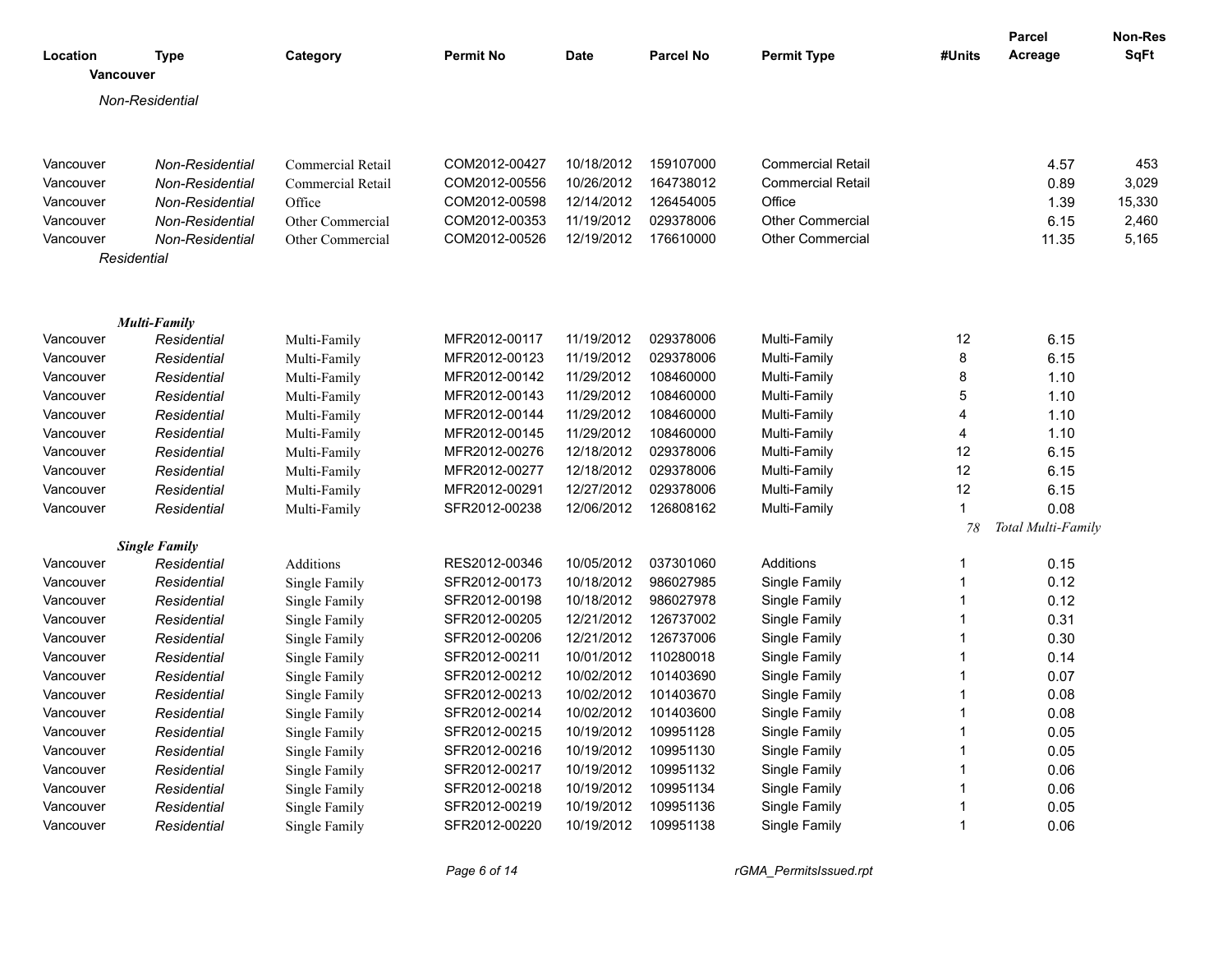| Location<br>Vancouver | <b>Type</b>          | Category      | <b>Permit No</b>               | Date       | <b>Parcel No</b> | <b>Permit Type</b> | #Units       | <b>Parcel</b><br>Acreage | Non-Res<br><b>SqFt</b> |
|-----------------------|----------------------|---------------|--------------------------------|------------|------------------|--------------------|--------------|--------------------------|------------------------|
|                       |                      |               |                                |            |                  |                    |              |                          |                        |
|                       | Residential          |               |                                |            |                  |                    |              |                          |                        |
|                       |                      |               |                                |            |                  |                    |              |                          |                        |
|                       |                      |               |                                |            |                  |                    |              |                          |                        |
|                       | <b>Single Family</b> |               |                                | 10/19/2012 | 109951140        |                    | $\mathbf{1}$ | 0.06                     |                        |
| Vancouver             | Residential          | Single Family | SFR2012-00221<br>SFR2012-00222 | 10/19/2012 | 109951030        | Single Family      | 1            | 0.06                     |                        |
| Vancouver             | Residential          | Single Family |                                |            |                  | Single Family      | $\mathbf{1}$ |                          |                        |
| Vancouver             | Residential          | Single Family | SFR2012-00223                  | 10/19/2012 | 109951040        | Single Family      |              | 0.06                     |                        |
| Vancouver             | Residential          | Single Family | SFR2012-00224                  | 10/19/2012 | 109951024        | Single Family      | 1            | 0.06                     |                        |
| Vancouver             | Residential          | Single Family | SFR2012-00225                  | 10/19/2012 | 109951020        | Single Family      | 1            | 0.06                     |                        |
| Vancouver             | Residential          | Single Family | SFR2012-00226                  | 10/19/2012 | 109951018        | Single Family      | $\mathbf{1}$ | 0.08                     |                        |
| Vancouver             | Residential          | Single Family | SFR2012-00227                  | 10/19/2012 | 109951026        | Single Family      | $\mathbf{1}$ | 0.07                     |                        |
| Vancouver             | Residential          | Single Family | SFR2012-00228                  | 10/19/2012 | 109951028        | Single Family      | $\mathbf{1}$ | 0.06                     |                        |
| Vancouver             | Residential          | Single Family | SFR2012-00229                  | 10/19/2012 | 109951022        | Single Family      | $\mathbf{1}$ | 0.06                     |                        |
| Vancouver             | Residential          | Single Family | SFR2012-00230                  | 10/18/2012 | 986027951        | Single Family      | 1            | 0.12                     |                        |
| Vancouver             | Residential          | Single Family | SFR2012-00231                  | 10/30/2012 | 986027975        | Single Family      | $\mathbf{1}$ | 0.13                     |                        |
| Vancouver             | Residential          | Single Family | SFR2012-00232                  | 10/10/2012 | 986027987        | Single Family      | 1            | 0.12                     |                        |
| Vancouver             | Residential          | Single Family | SFR2012-00234                  | 10/25/2012 | 101403666        | Single Family      | $\mathbf{1}$ | 0.08                     |                        |
| Vancouver             | Residential          | Single Family | SFR2012-00235                  | 10/25/2012 | 101403668        | Single Family      | $\mathbf{1}$ | 0.08                     |                        |
| Vancouver             | Residential          | Single Family | SFR2012-00236                  | 10/25/2012 | 162369034        | Single Family      | 1            | 0.09                     |                        |
| Vancouver             | Residential          | Single Family | SFR2012-00237                  | 10/25/2012 | 162369032        | Single Family      | $\mathbf{1}$ | 0.09                     |                        |
| Vancouver             | Residential          | Single Family | SFR2012-00239                  | 12/06/2012 | 126808158        | Single Family      | $\mathbf{1}$ | 0.06                     |                        |
| Vancouver             | Residential          | Single Family | SFR2012-00240                  | 12/06/2012 | 126808156        | Single Family      | $\mathbf{1}$ | 0.08                     |                        |
| Vancouver             | Residential          | Single Family | SFR2012-00241                  | 12/06/2012 | 126808160        | Single Family      | $\mathbf{1}$ | 0.06                     |                        |
| Vancouver             | Residential          | Single Family | SFR2012-00242                  | 10/26/2012 | 162707092        | Single Family      | $\mathbf{1}$ | 0.11                     |                        |
| Vancouver             | Residential          | Single Family | SFR2012-00243                  | 12/18/2012 | 986027983        | Single Family      | 1            | 0.12                     |                        |
| Vancouver             | Residential          | Single Family | SFR2012-00244                  | 11/02/2012 | 986027979        | Single Family      | 1            | 0.12                     |                        |
| Vancouver             | Residential          | Single Family | SFR2012-00245                  | 11/15/2012 | 101403696        | Single Family      | $\mathbf{1}$ | 0.07                     |                        |
| Vancouver             | Residential          | Single Family | SFR2012-00246                  | 11/15/2012 | 101403646        | Single Family      | 1            | 0.07                     |                        |
| Vancouver             | Residential          | Single Family | SFR2012-00247                  | 11/13/2012 | 164048000        | Single Family      | $\mathbf{1}$ | 0.91                     |                        |
| Vancouver             | Residential          | Single Family | SFR2012-00248                  | 11/21/2012 | 159338005        | Single Family      | $\mathbf{1}$ | 0.13                     |                        |
| Vancouver             | Residential          | Single Family | SFR2012-00249                  | 12/14/2012 | 177485000        | Single Family      | $\mathbf{1}$ | 1.47                     |                        |
| Vancouver             | Residential          | Single Family | SFR2012-00251                  | 11/30/2012 | 162707090        | Single Family      | 1            | 0.11                     |                        |
| Vancouver             | Residential          | Single Family | SFR2012-00252                  | 11/21/2012 | 110293066        | Single Family      | $\mathbf{1}$ | 0.20                     |                        |
| Vancouver             | Residential          | Single Family | SFR2012-00253                  | 12/06/2012 | 164285011        | Single Family      | $\mathbf{1}$ | 0.10                     |                        |
| Vancouver             | Residential          | Single Family | SFR2012-00255                  | 12/31/2012 | 162672004        | Single Family      | $\mathbf{1}$ | 0.11                     |                        |
| Vancouver             | Residential          | Single Family | SFR2012-00262                  | 12/14/2012 | 037919888        | Single Family      |              | 0.62                     |                        |
|                       |                      |               |                                |            |                  |                    | 47           | Total Single Family      |                        |
|                       |                      |               |                                |            |                  |                    |              |                          |                        |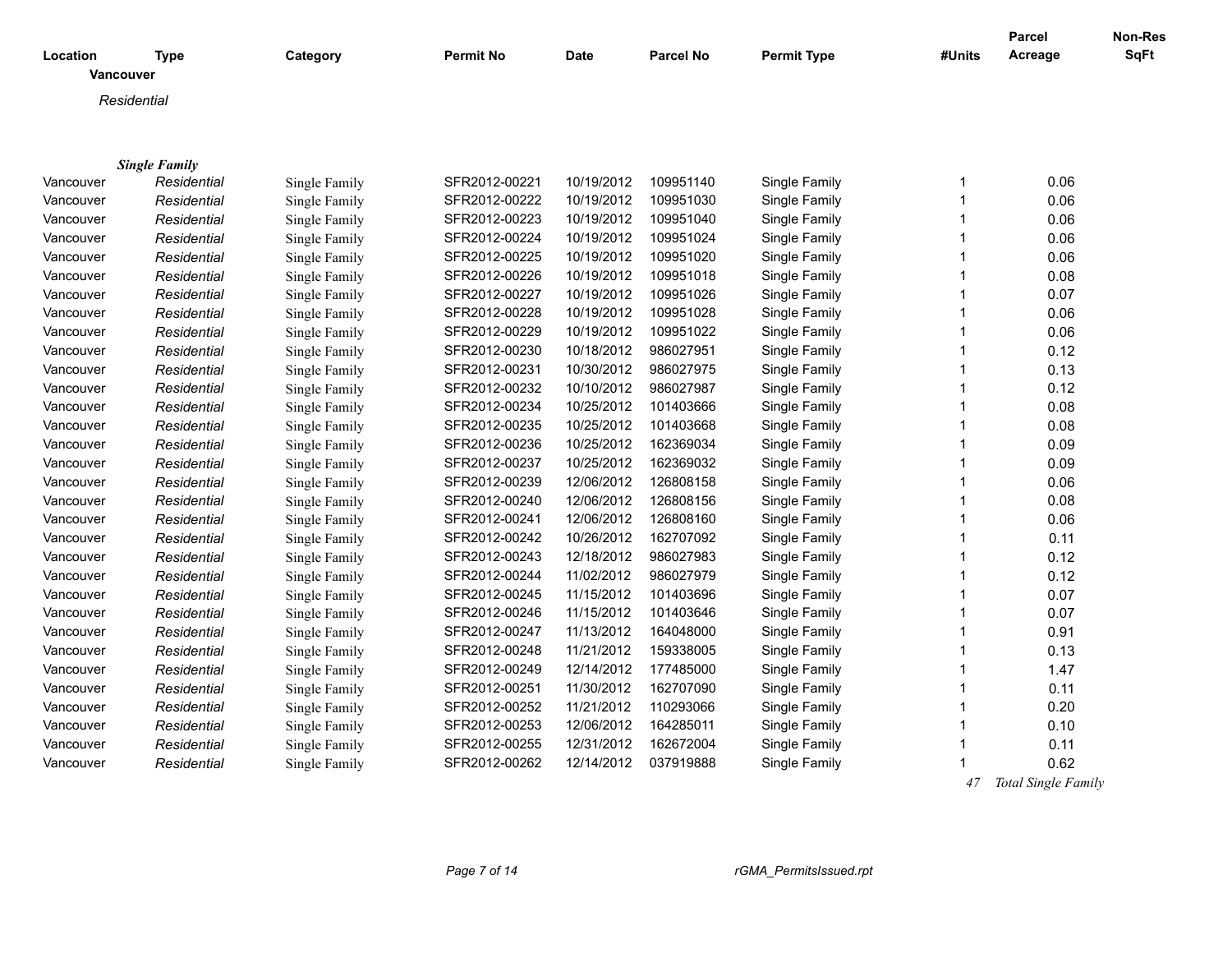| Location                     | <b>Type</b>                        | Category                 | <b>Permit No</b>               | <b>Date</b>              | <b>Parcel No</b>       | <b>Permit Type</b>       | #Units | Parcel<br>Acreage  | <b>Non-Res</b><br><b>SqFt</b> |
|------------------------------|------------------------------------|--------------------------|--------------------------------|--------------------------|------------------------|--------------------------|--------|--------------------|-------------------------------|
|                              |                                    |                          |                                |                          |                        | Vancouver Sub Total      | 125    |                    | 26,437                        |
| <b>Vancouver UGA</b>         |                                    |                          |                                |                          |                        |                          |        |                    |                               |
|                              | Non-Residential                    |                          |                                |                          |                        |                          |        |                    |                               |
|                              |                                    |                          |                                |                          |                        |                          |        |                    |                               |
|                              |                                    |                          |                                |                          |                        |                          |        |                    |                               |
| Vancouver UG                 | Non-Residential                    | Commercial Retail        | COM2012-00169                  | 11/15/2012<br>12/13/2012 | 986029174              | <b>Commercial Retail</b> |        | 0.28               | 1,500                         |
| Vancouver UG                 | Non-Residential                    | Commercial Retail        | COM2012-00201                  |                          | 157511000              | <b>Commercial Retail</b> |        | 2.44               | 25,866                        |
| Vancouver UG<br>Vancouver UG | Non-Residential                    | Industrial               | COM2011-00246<br>COM2011-00247 | 10/29/2012               | 199438000<br>199438000 | Industrial               |        | 5.00               | 4,020                         |
| Vancouver UG                 | Non-Residential<br>Non-Residential | Industrial<br>Industrial | COM2012-00039                  | 10/29/2012<br>12/07/2012 | 158621000              | Industrial<br>Industrial |        | 5.00<br>0.30       | 10,220<br>3,209               |
| Vancouver UG                 | Non-Residential                    | Industrial               | COM2012-00166                  | 10/18/2012               | 107196160              | Industrial               |        | 0.92               | 4,368                         |
| Vancouver UG                 | Non-Residential                    | Industrial               | COM2012-00167                  | 10/18/2012               | 107196160              | Industrial               |        | 0.92               | 4,368                         |
| Vancouver UG                 | Non-Residential                    | Institutional            | COM2012-00131                  | 12/07/2012               | 169480000              | Institutional            |        | 5.00               | 18,078                        |
| Residential                  |                                    |                          |                                |                          |                        |                          |        |                    |                               |
|                              |                                    |                          |                                |                          |                        |                          |        |                    |                               |
|                              |                                    |                          |                                |                          |                        |                          |        |                    |                               |
|                              | Multi-Family                       |                          |                                |                          |                        |                          |        |                    |                               |
| Vancouver UG                 | Residential                        | Multi-Family             | MFR2012-00008                  | 11/28/2012               | 200086000              | Multi-Family             | 12     | 10.01              |                               |
| Vancouver UG                 | Residential                        | Multi-Family             | MFR2012-00009                  | 11/28/2012               | 200086000              | Multi-Family             | 12     | 10.01              |                               |
| Vancouver UG                 | Residential                        | Multi-Family             | MFR2012-00010                  | 12/05/2012               | 200086000              | Multi-Family             | 16     | 10.01              |                               |
| Vancouver UG                 | Residential                        | Multi-Family             | MFR2012-00014                  | 12/05/2012               | 200086000              | Multi-Family             | 16     | 10.01              |                               |
| Vancouver UG                 | Residential                        | Multi-Family             | MFR2012-00015                  | 12/05/2012               | 200086000              | Multi-Family             | 12     | 10.01              |                               |
| Vancouver UG                 | Residential                        | Multi-Family             | MFR2012-00016                  | 12/05/2012               | 200086000              | Multi-Family             | 12     | 10.01              |                               |
| Vancouver UG                 | Residential                        | Multi-Family             | SFR2012-00429                  | 11/28/2012               | 156690098              | Multi-Family             | 1      | 0.05               |                               |
| Vancouver UG                 | Residential                        | Multi-Family             | SFR2012-00431                  | 11/28/2012               | 156690100              | Multi-Family             | 1      | 0.04               |                               |
| Vancouver UG                 | Residential                        | Multi-Family             | SFR2012-00432                  | 11/28/2012               | 156690102              | Multi-Family             | 1      | 0.04               |                               |
| Vancouver UG                 | Residential                        | Multi-Family             | SFR2012-00433                  | 11/28/2012               | 156690104              | Multi-Family             |        | 0.07               |                               |
|                              |                                    |                          |                                |                          |                        |                          | 84     | Total Multi-Family |                               |
|                              | <b>Single Family</b>               |                          |                                |                          |                        |                          |        |                    |                               |
| Vancouver UG                 | Residential                        | Single Family            | SFR2012-00164                  | 10/02/2012               | 097745000              | Single Family            | 1      | 0.17               |                               |
| Vancouver UG                 | Residential                        | Single Family            | SFR2012-00240                  | 10/15/2012               | 189843004              | Single Family            | 1      | 0.16               |                               |
| Vancouver UG                 | Residential                        | Single Family            | SFR2012-00299                  | 10/03/2012               | 187946128              | Single Family            |        | 0.06               |                               |
| Vancouver UG                 | Residential                        | Single Family            | SFR2012-00332                  | 10/16/2012               | 106036030              | Single Family            |        | 0.07               |                               |
| Vancouver UG                 | Residential                        | Single Family            | SFR2012-00343                  | 11/19/2012               | 156212002              | Single Family            |        | 0.12               |                               |
| Vancouver UG                 | Residential                        | Single Family            | SFR2012-00344                  | 10/04/2012               | 105000050              | Single Family            |        | 0.09               |                               |
| Vancouver UG                 | Residential                        | Single Family            | SFR2012-00346                  | 10/04/2012               | 105000052              | Single Family            |        | 0.08               |                               |
| Vancouver UG                 | Residential                        | Single Family            | SFR2012-00347                  | 10/04/2012               | 105000054              | Single Family            |        | 0.08               |                               |
| Vancouver UG                 | Residential                        | Single Family            | SFR2012-00353                  | 12/11/2012               | 144317001              | Single Family            | 1      | 0.13               |                               |

*Page 8 of 14 rGMA\_PermitsIssued.rpt*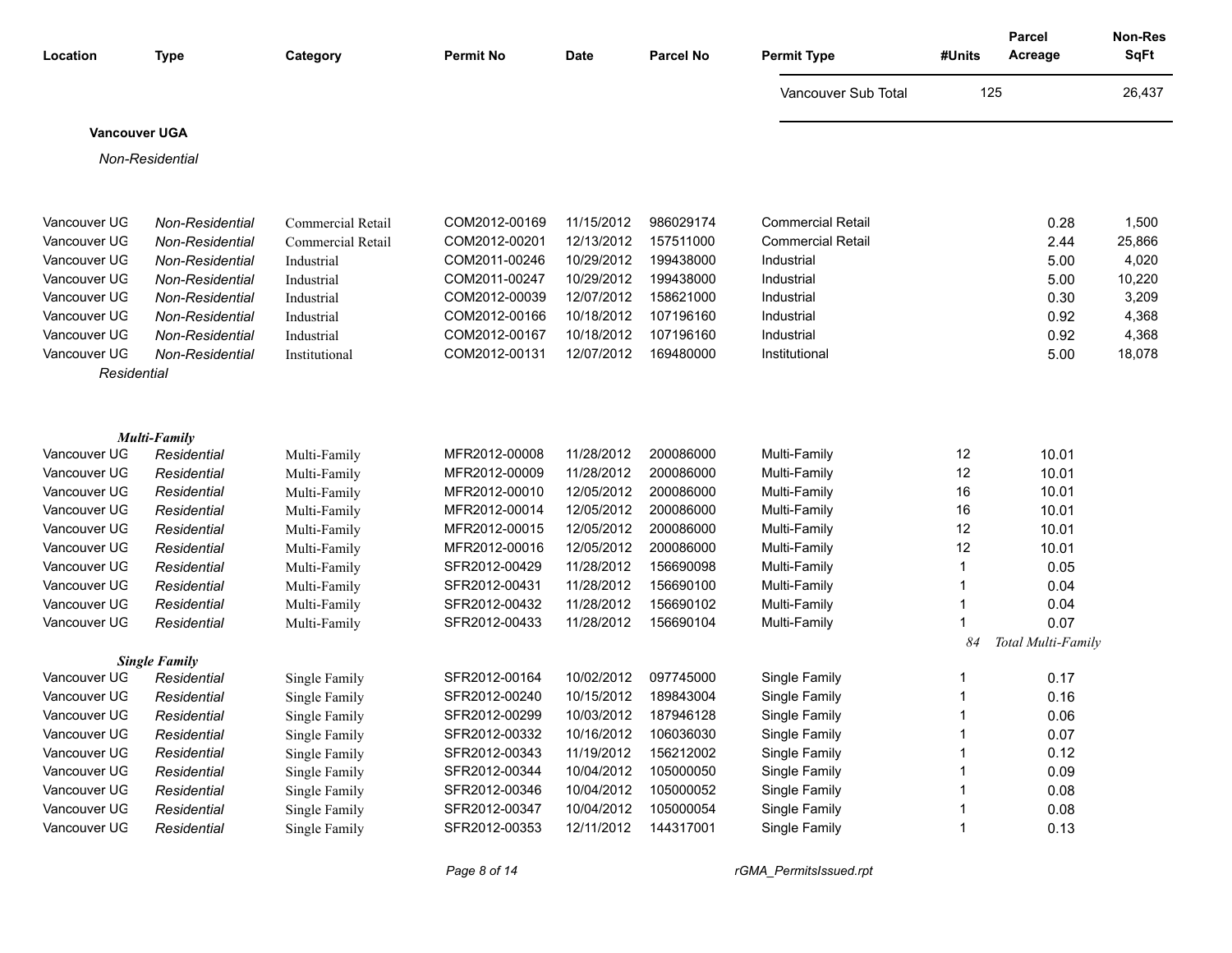| Location<br><b>Vancouver UGA</b> | Type                 | Category      | <b>Permit No</b> | <b>Date</b> | <b>Parcel No</b> | <b>Permit Type</b> | #Units | <b>Parcel</b><br>Acreage | <b>Non-Res</b><br>SqFt |
|----------------------------------|----------------------|---------------|------------------|-------------|------------------|--------------------|--------|--------------------------|------------------------|
| Residential                      |                      |               |                  |             |                  |                    |        |                          |                        |
|                                  |                      |               |                  |             |                  |                    |        |                          |                        |
|                                  | <b>Single Family</b> |               |                  |             |                  |                    |        |                          |                        |
| Vancouver UG                     | Residential          | Single Family | SFR2012-00384    | 11/19/2012  | 156690110        | Single Family      |        | 0.04                     |                        |
| Vancouver UG                     | Residential          | Single Family | SFR2012-00385    | 11/19/2012  | 156690112        | Single Family      |        | 0.05                     |                        |
| Vancouver UG                     | Residential          | Single Family | SFR2012-00387    | 11/19/2012  | 156690108        | Single Family      |        | 0.04                     |                        |
| Vancouver UG                     | Residential          | Single Family | SFR2012-00388    | 11/19/2012  | 156690106        | Single Family      |        | 0.07                     |                        |
| Vancouver UG                     | Residential          | Single Family | SFR2012-00436    | 10/12/2012  | 188912005        | Single Family      |        | 0.21                     |                        |
| Vancouver UG                     | Residential          | Single Family | SFR2012-00437    | 10/12/2012  | 188912015        | Single Family      |        | 0.21                     |                        |
| Vancouver UG                     | Residential          | Single Family | SFR2012-00442    | 11/20/2012  | 986026502        | Single Family      |        | 0.26                     |                        |
| Vancouver UG                     | Residential          | Single Family | SFR2012-00463    | 10/01/2012  | 105260046        | Single Family      |        | 0.12                     |                        |
| Vancouver UG                     | Residential          | Single Family | SFR2012-00468    | 11/13/2012  | 986030228        | Single Family      |        | 0.09                     |                        |
| Vancouver UG                     | Residential          | Single Family | SFR2012-00469    | 11/13/2012  | 986030243        | Single Family      |        | 0.09                     |                        |
| Vancouver UG                     | Residential          | Single Family | SFR2012-00470    | 10/05/2012  | 186854026        | Single Family      |        | 0.09                     |                        |
| Vancouver UG                     | Residential          | Single Family | SFR2012-00471    | 10/05/2012  | 186854028        | Single Family      |        | 0.11                     |                        |
| Vancouver UG                     | Residential          | Single Family | SFR2012-00473    | 10/26/2012  | 986028384        | Single Family      |        | 0.21                     |                        |
| Vancouver UG                     | Residential          | Single Family | SFR2012-00475    | 10/02/2012  | 104070066        | Single Family      |        | 0.26                     |                        |
| Vancouver UG                     | Residential          | Single Family | SFR2012-00482    | 10/02/2012  | 185668154        | Single Family      |        | 0.15                     |                        |
| Vancouver UG                     | Residential          | Single Family | SFR2012-00483    | 10/02/2012  | 185668156        | Single Family      |        | 0.15                     |                        |
| Vancouver UG                     | Residential          | Single Family | SFR2012-00484    | 10/17/2012  | 986030334        | Single Family      |        | 0.17                     |                        |
| Vancouver UG                     | Residential          | Single Family | SFR2012-00485    | 10/02/2012  | 185668172        | Single Family      |        | 0.15                     |                        |
| Vancouver UG                     | Residential          | Single Family | SFR2012-00486    | 10/08/2012  | 189193004        | Single Family      |        | 1.05                     |                        |

Vancouver UGA *Residential* Single Family SFR2012-00498 10/17/2012 187946118 Single Family 1 0.06 Vancouver UGA *Residential* Single Family SFR2012-00501 12/12/2012 156442022 Single Family 1 0.07 Vancouver UGA *Residential* Single Family SFR2012-00502 10/04/2012 104070004 Single Family 1 0.24 Vancouver UGA *Residential* Single Family SFR2012-00509 10/11/2012 200607024 Single Family 1 0.20 Vancouver UGA *Residential* Single Family SFR2012-00510 10/04/2012 188731005 Single Family 1 0.22 Vancouver UGA *Residential* Single Family SFR2012-00512 10/09/2012 986030013 Single Family 1 0.06 Vancouver UGA *Residential* Single Family SFR2012-00513 10/04/2012 986026497 Single Family 1 0.23 Vancouver UG *Residential* Single Family SFR2012-00515 10/05/2012 186854030 Single Family 1 0.13 Vancouver UGA *Residential* Single Family SFR2012-00517 10/05/2012 186854032 Single Family 1 0.09 Vancouver UGA *Residential* Single Family SFR2012-00519 10/02/2012 164498076 Single Family 1 0.14 Vancouver UG *Residential* Single Family SFR2012-00520 10/15/2012 119575011 Single Family 1 0.10 Vancouver UG *Residential* Single Family SFR2012-00522 10/22/2012 157014004 Single Family 1 0.10 Vancouver UG *Residential* Single Family SFR2012-00523 12/03/2012 157014008 Single Family 1 0.11 0.11 Vancouver UGA *Residential* Single Family SFR2012-00524 10/12/2012 156946056 Single Family 1 0.28 Vancouver UGA *Residential* Single Family SFR2012-00526 12/19/2012 986030329 Single Family 1 0.16 Vancouver UG *Residential* Single Family SFR2012-00527 10/08/2012 156442104 Single Family 1 0.13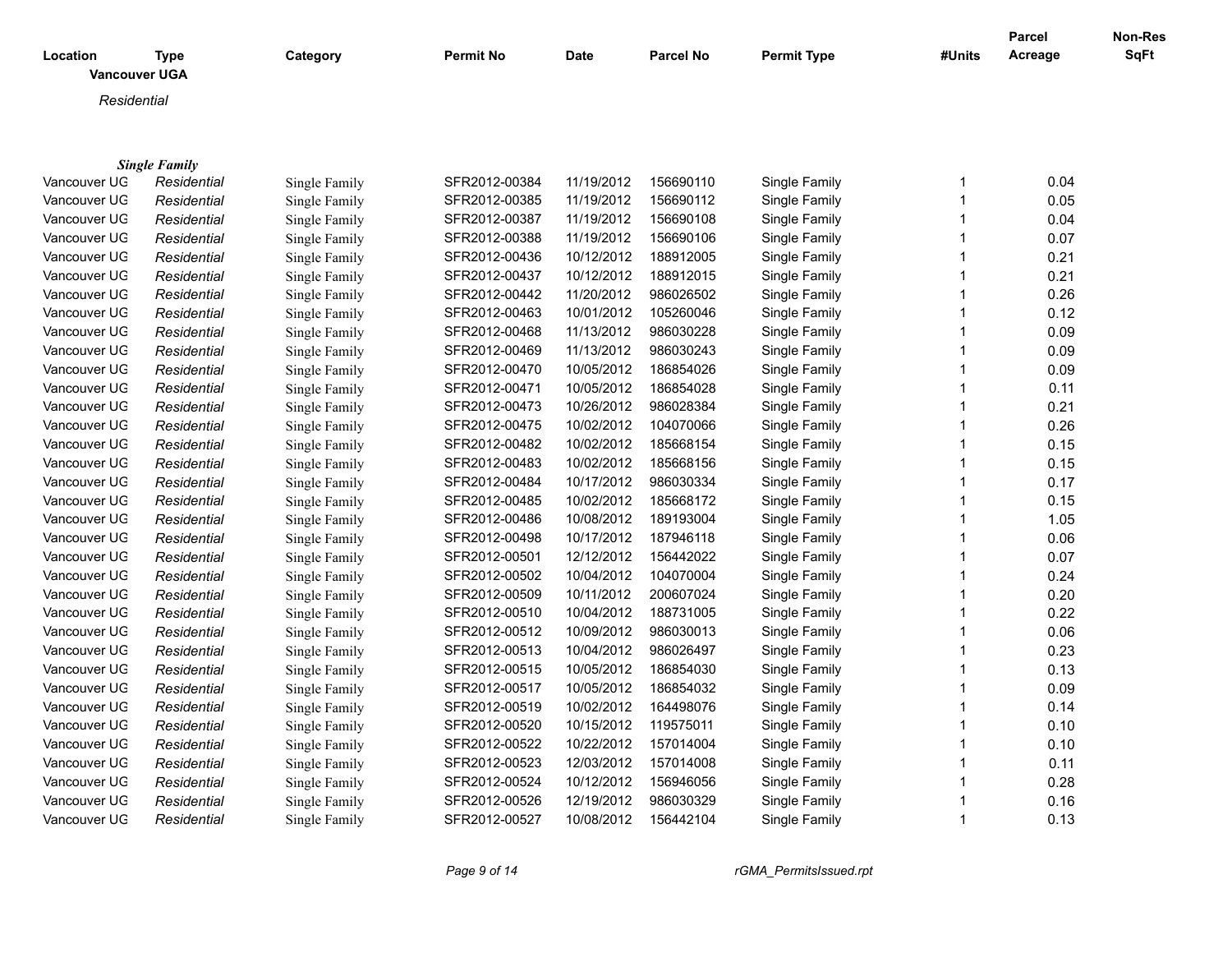| Location<br><b>Vancouver UGA</b> | <b>Type</b>                         | Category      | <b>Permit No</b> | <b>Date</b> | <b>Parcel No</b> | <b>Permit Type</b> | #Units | Parcel<br>Acreage | Non-Res<br><b>SqFt</b> |
|----------------------------------|-------------------------------------|---------------|------------------|-------------|------------------|--------------------|--------|-------------------|------------------------|
| Residential                      |                                     |               |                  |             |                  |                    |        |                   |                        |
|                                  |                                     |               |                  |             |                  |                    |        |                   |                        |
| Vancouver UG                     | <b>Single Family</b><br>Residential | Single Family | SFR2012-00528    | 10/18/2012  | 986026042        | Single Family      | 1      | 0.14              |                        |
| Vancouver UG                     | Residential                         | Single Family | SFR2012-00530    | 11/05/2012  | 176181000        | Single Family      |        | 3.83              |                        |
| Vancouver UG                     | Residential                         | Single Family | SFR2012-00531    | 10/12/2012  | 156946054        | Single Family      |        | 0.20              |                        |
| Vancouver UG                     | Residential                         | Single Family | SFR2012-00532    | 11/08/2012  | 986029840        | Single Family      |        | 0.37              |                        |
| Vancouver UG                     | Residential                         | Single Family | SFR2012-00535    | 11/21/2012  | 186197024        | Single Family      |        | 0.24              |                        |
| Vancouver UG                     | Residential                         | Single Family | SFR2012-00539    | 12/27/2012  | 986030176        | Single Family      |        | 0.12              |                        |
| Vancouver UG                     | Residential                         | Single Family | SFR2012-00540    | 10/31/2012  | 986029997        | Single Family      |        | 0.09              |                        |
| Vancouver UG                     | Residential                         | Single Family | SFR2012-00545    | 11/08/2012  | 186315000        | Single Family      |        | 5.93              |                        |
| Vancouver UG                     | Residential                         | Single Family | SFR2012-00546    | 10/29/2012  | 188287082        | Single Family      |        | 0.14              |                        |
| Vancouver UG                     | Residential                         | Single Family | SFR2012-00548    | 10/19/2012  | 106036148        | Single Family      |        | 0.07              |                        |
| Vancouver UG                     | Residential                         | Single Family | SFR2012-00551    | 11/26/2012  | 156442032        | Single Family      |        | 0.07              |                        |
| Vancouver UG                     | Residential                         | Single Family | SFR2012-00553    | 11/01/2012  | 145043010        | Single Family      |        | 0.12              |                        |
| Vancouver UG                     | Residential                         | Single Family | SFR2012-00557    | 10/31/2012  | 986025940        | Single Family      |        | 0.12              |                        |
| Vancouver UG                     | Residential                         | Single Family | SFR2012-00558    | 10/31/2012  | 986025941        | Single Family      |        | 0.12              |                        |
| Vancouver UG                     | Residential                         | Single Family | SFR2012-00559    | 12/17/2012  | 105469292        | Single Family      |        | 0.08              |                        |
| Vancouver UG                     | Residential                         | Single Family | SFR2012-00561    | 10/31/2012  | 986030006        | Single Family      |        | 0.07              |                        |
| Vancouver UG                     | Residential                         | Single Family | SFR2012-00562    | 11/15/2012  | 986026758        | Single Family      |        | 0.06              |                        |
| Vancouver UG                     | Residential                         | Single Family | SFR2012-00563    | 11/15/2012  | 986026759        | Single Family      |        | 0.06              |                        |
| Vancouver UG                     | Residential                         | Single Family | SFR2012-00564    | 11/15/2012  | 986026760        | Single Family      |        | 0.06              |                        |
| Vancouver UG                     | Residential                         | Single Family | SFR2012-00565    | 11/15/2012  | 986026761        | Single Family      |        | 0.06              |                        |
| Vancouver UG                     | Residential                         | Single Family | SFR2012-00566    | 11/15/2012  | 986026762        | Single Family      |        | 0.06              |                        |
| Vancouver UG                     | Residential                         | Single Family | SFR2012-00567    | 12/05/2012  | 986026763        | Single Family      |        | 0.07              |                        |
| Vancouver UG                     | Residential                         | Single Family | SFR2012-00568    | 11/28/2012  | 104070006        | Single Family      |        | 0.24              |                        |
| Vancouver UG                     | Residential                         | Single Family | SFR2012-00569    | 12/14/2012  | 185668062        | Single Family      |        | 0.12              |                        |
| Vancouver UG                     | Residential                         | Single Family | SFR2012-00570    | 11/15/2012  | 185668158        | Single Family      |        | 0.15              |                        |
| Vancouver UG                     | Residential                         | Single Family | SFR2012-00571    | 11/30/2012  | 185668168        | Single Family      |        | 0.15              |                        |
| Vancouver UG                     | Residential                         | Single Family | SFR2012-00572    | 11/15/2012  | 185668170        | Single Family      |        | 0.15              |                        |

Vancouver UGA *Residential* Single Family SFR2012-00573 11/07/2012 986026505 Single Family 1 0.23 Vancouver UGA *Residential* Single Family SFR2012-00575 11/07/2012 986026506 Single Family 1 0.23 Vancouver UGA *Residential* Single Family SFR2012-00576 11/15/2012 156946062 Single Family 1 0.14 Vancouver UG *Residential* Single Family SFR2012-00577 11/15/2012 156946050 Single Family 1 0.13 Vancouver UGA *Residential* Single Family SFR2012-00578 12/10/2012 156946052 Single Family 1 0.12 Vancouver UGA *Residential* Single Family SFR2012-00582 11/19/2012 104299028 Single Family 1 0.14 Vancouver UGA *Residential* Single Family SFR2012-00583 11/19/2012 104070062 Single Family 1 0.25 Vancouver UGA *Residential* Single Family SFR2012-00585 12/03/2012 156442106 Single Family 1 0.09

*Page 10 of 14 rGMA\_PermitsIssued.rpt*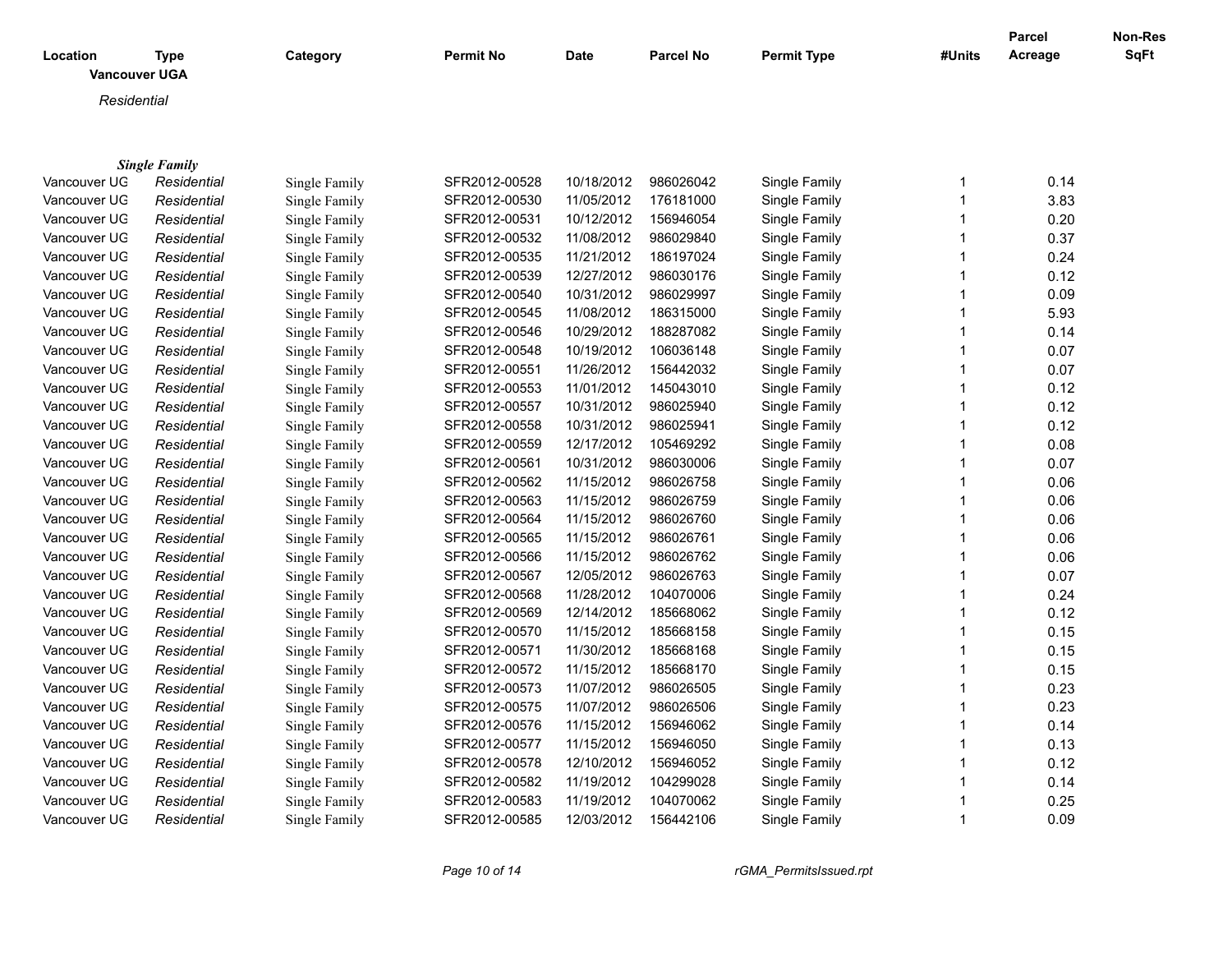| Location<br><b>Vancouver UGA</b> | <b>Type</b>          | Category      | <b>Permit No</b> | <b>Date</b> | <b>Parcel No</b> | <b>Permit Type</b>      | #Units | <b>Parcel</b><br>Acreage | <b>Non-Res</b><br><b>SqFt</b> |
|----------------------------------|----------------------|---------------|------------------|-------------|------------------|-------------------------|--------|--------------------------|-------------------------------|
| Residential                      |                      |               |                  |             |                  |                         |        |                          |                               |
|                                  |                      |               |                  |             |                  |                         |        |                          |                               |
|                                  | <b>Single Family</b> |               |                  |             |                  |                         |        |                          |                               |
| Vancouver UG                     | Residential          | Single Family | SFR2012-00586    | 11/26/2012  | 156442034        | Single Family           |        | 0.07                     |                               |
| Vancouver UG                     | Residential          | Single Family | SFR2012-00587    | 11/26/2012  | 148056016        | Single Family           |        | 0.14                     |                               |
| Vancouver UG                     | Residential          | Single Family | SFR2012-00588    | 11/26/2012  | 148056004        | Single Family           |        | 0.14                     |                               |
| Vancouver UG                     | Residential          | Single Family | SFR2012-00589    | 12/13/2012  | 986030221        | Single Family           |        | 0.25                     |                               |
| Vancouver UG                     | Residential          | Single Family | SFR2012-00590    | 11/27/2012  | 156435046        | Single Family           |        | 0.11                     |                               |
| Vancouver UG                     | Residential          | Single Family | SFR2012-00591    | 11/27/2012  | 187920005        | Single Family           |        | 0.24                     |                               |
| Vancouver UG                     | Residential          | Single Family | SFR2012-00592    | 11/20/2012  | 104299018        | Single Family           |        | 0.14                     |                               |
| Vancouver UG                     | Residential          | Single Family | SFR2012-00593    | 11/29/2012  | 200607030        | Single Family           |        | 0.24                     |                               |
| Vancouver UG                     | Residential          | Single Family | SFR2012-00594    | 12/05/2012  | 188287020        | Single Family           |        | 0.16                     |                               |
| Vancouver UG                     | Residential          | Single Family | SFR2012-00595    | 12/11/2012  | 145043006        | Single Family           |        | 0.17                     |                               |
| Vancouver UG                     | Residential          | Single Family | SFR2012-00596    | 12/03/2012  | 181677018        | Single Family           |        | 0.13                     |                               |
| Vancouver UG                     | Residential          | Single Family | SFR2012-00597    | 11/21/2012  | 189366006        | Single Family           |        | 0.17                     |                               |
| Vancouver UG                     | Residential          | Single Family | SFR2012-00598    | 11/28/2012  | 104070064        | Single Family           |        | 0.23                     |                               |
| Vancouver UG                     | Residential          | Single Family | SFR2012-00601    | 12/14/2012  | 185668160        | Single Family           |        | 0.15                     |                               |
| Vancouver UG                     | Residential          | Single Family | SFR2012-00625    | 12/20/2012  | 160758154        | Single Family           |        | 0.07                     |                               |
| Vancouver UG                     | Residential          | Single Family | SFR2012-00626    | 12/20/2012  | 160758224        | Single Family           |        | 0.08                     |                               |
| Vancouver UG                     | Residential          | Single Family | SFR2012-00627    | 12/20/2012  | 160758226        | Single Family           |        | 0.09                     |                               |
| Vancouver UG                     | Residential          | Single Family | SFR2012-00628    | 12/14/2012  | 104040008        | Single Family           |        | 0.23                     |                               |
| Vancouver UG                     | Residential          | Single Family | SFR2012-00629    | 12/27/2012  | 104070056        | Single Family           |        | 0.24                     |                               |
| Vancouver UG                     | Residential          | Single Family | SFR2012-00636    | 12/27/2012  | 200607014        | Single Family           |        | 0.20                     |                               |
| Vancouver UG                     | Residential          | Single Family | SFR2012-00637    | 12/19/2012  | 189843002        | Single Family           |        | 0.17                     |                               |
| Vancouver UG                     | Residential          | Single Family | SFR2012-00645    | 12/26/2012  | 156442040        | Single Family           |        | 0.07                     |                               |
| Vancouver UG                     | Residential          | Single Family | SFR2012-00649    | 12/27/2012  | 156435002        | Single Family           |        | 0.17                     |                               |
|                                  |                      |               |                  |             |                  |                         | 102    | Total Single Family      |                               |
|                                  |                      |               |                  |             |                  | Vancouver UGA Sub Total | 186    |                          | 71,629                        |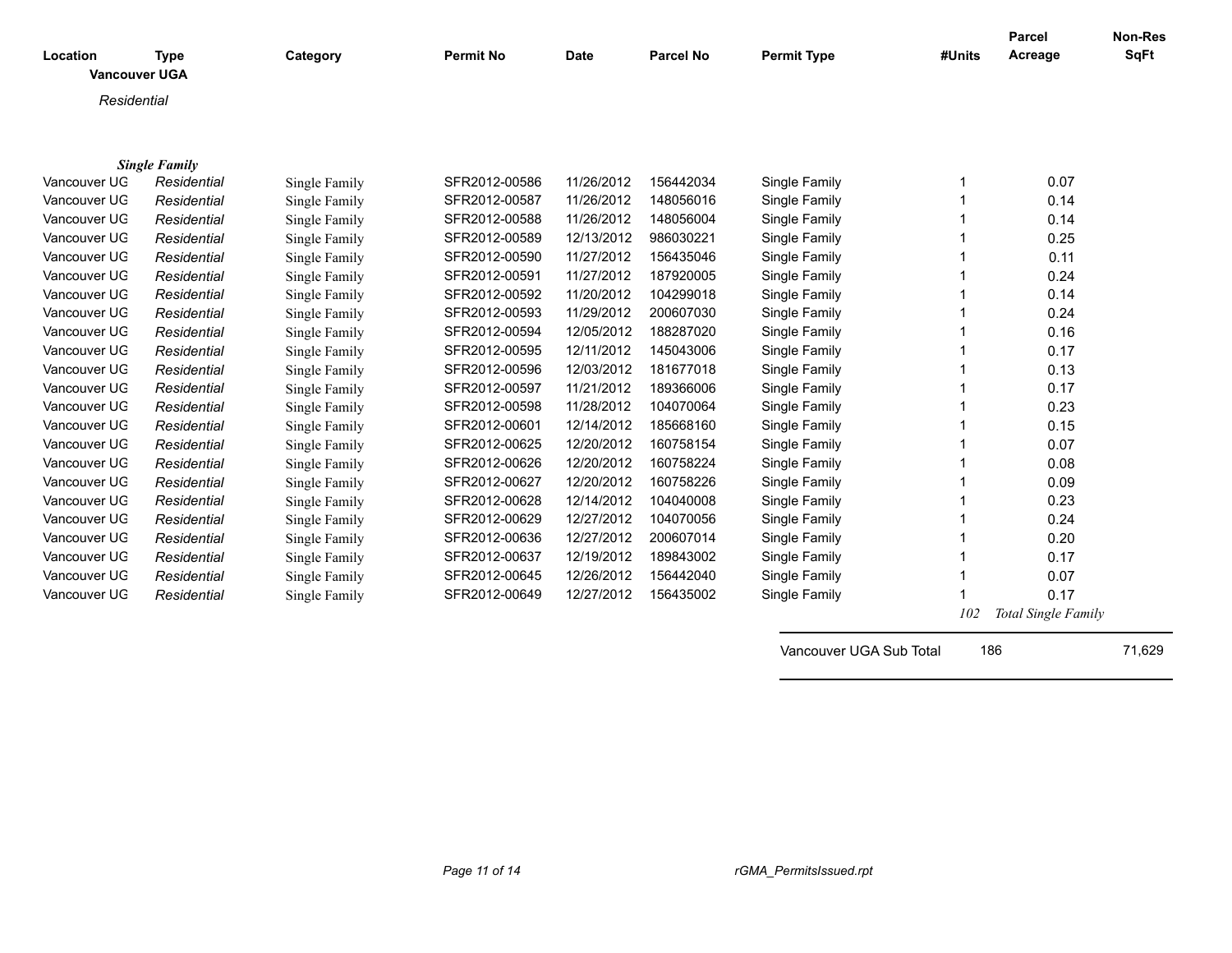| Location<br>Washougal | <b>Type</b>          | Category      | <b>Permit No</b> | <b>Date</b> | <b>Parcel No</b> | <b>Permit Type</b>  | #Units | <b>Parcel</b><br>Acreage | <b>Non-Res</b><br><b>SqFt</b> |
|-----------------------|----------------------|---------------|------------------|-------------|------------------|---------------------|--------|--------------------------|-------------------------------|
|                       | Residential          |               |                  |             |                  |                     |        |                          |                               |
|                       |                      |               |                  |             |                  |                     |        |                          |                               |
|                       | <b>Single Family</b> |               |                  |             |                  |                     |        |                          |                               |
| Washougal             | Residential          | Single Family | 11060057         | 12/20/2012  | 130050190        | Single Family       |        | 0.13                     |                               |
| Washougal             | Residential          | Single Family | 12050059         | 10/17/2012  | 134140356        | Single Family       |        | 0.14                     |                               |
| Washougal             | Residential          | Single Family | 12090024         | 10/19/2012  | 130050056        | Single Family       |        | 0.17                     |                               |
| Washougal             | Residential          | Single Family | 12090030         | 11/13/2012  | 131186032        | Single Family       |        | 0.93                     |                               |
| Washougal             | Residential          | Single Family | 12090035         | 10/19/2012  | 122996010        | Single Family       |        | 0.16                     |                               |
| Washougal             | Residential          | Single Family | 12090039         | 10/04/2012  | 132591156        | Single Family       |        | 0.17                     |                               |
| Washougal             | Residential          | Single Family | 12090052         | 10/18/2012  | 132377018        | Single Family       |        | 0.21                     |                               |
| Washougal             | Residential          | Single Family | 121000009        | 10/22/2012  | 123007074        | Single Family       |        | 0.21                     |                               |
| Washougal             | Residential          | Single Family | 12100076         | 12/11/2012  | 123006082        | Single Family       |        | 0.24                     |                               |
| Washougal             | Residential          | Single Family | 12110038         | 12/26/2012  | 132591160        | Single Family       |        | 0.17                     |                               |
| Washougal             | Residential          | Single Family | 12110039         | 12/28/2012  | 130561058        | Single Family       |        | 0.11                     |                               |
| Washougal             | Residential          | Single Family | 12110043         | 12/18/2012  | 130561050        | Single Family       |        | 0.11                     |                               |
|                       |                      |               |                  |             |                  |                     | 12     | Total Single Family      |                               |
|                       |                      |               |                  |             |                  | Washougal Sub Total | 12     |                          | 0                             |
|                       |                      |               |                  |             |                  |                     |        |                          |                               |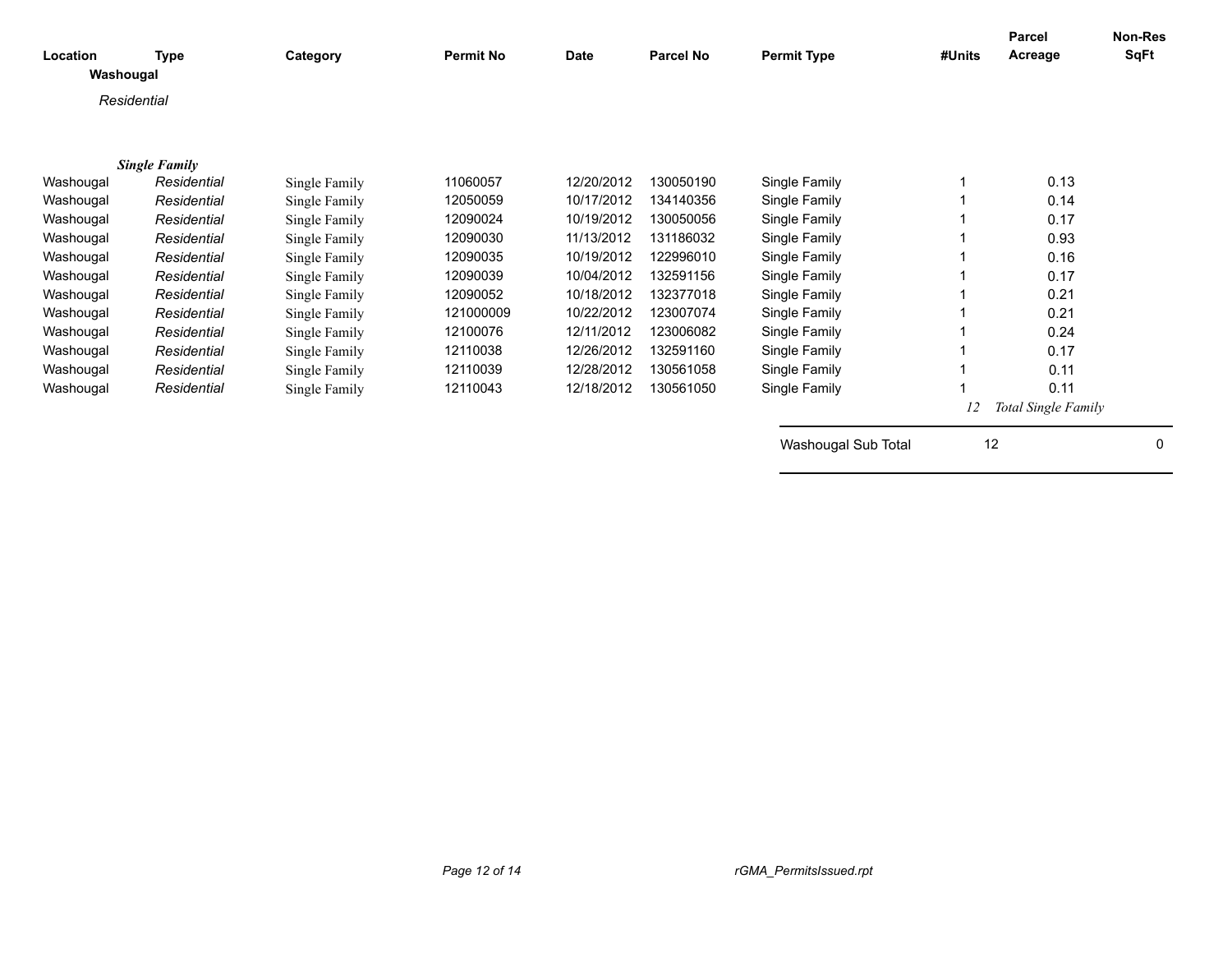|                |                             |               |               |             |                  |                    |              | <b>Parcel</b>       | Non-Res     |
|----------------|-----------------------------|---------------|---------------|-------------|------------------|--------------------|--------------|---------------------|-------------|
| Location       | <b>Type</b>                 | Category      | Permit No     | <b>Date</b> | <b>Parcel No</b> | <b>Permit Type</b> | #Units       | Acreage             | <b>SqFt</b> |
|                | <b>Clark County (Rural)</b> |               |               |             |                  |                    |              |                     |             |
|                | Residential                 |               |               |             |                  |                    |              |                     |             |
|                |                             |               |               |             |                  |                    |              |                     |             |
|                |                             |               |               |             |                  |                    |              |                     |             |
|                | <b>Multi-Family</b>         |               |               |             |                  |                    |              |                     |             |
| Clark County ( | Residential                 | Multi-Family  | SFR2012-00542 | 12/28/2012  | 222154005        | Multi-Family       | $\mathbf 1$  | 5.26                |             |
|                |                             |               |               |             |                  |                    |              | Total Multi-Family  |             |
|                | <b>Single Family</b>        |               |               |             |                  |                    |              |                     |             |
| Clark County ( | Residential                 | Single Family | SFR2012-00106 | 10/12/2012  | 254450000        | Single Family      | 1            | 4.96                |             |
| Clark County ( | Residential                 | Single Family | SFR2012-00114 | 11/16/2012  | 138947000        | Single Family      | $\mathbf 1$  | 5.00                |             |
| Clark County ( | Residential                 | Single Family | SFR2012-00263 | 12/10/2012  | 986027556        | Single Family      | 1            | 1.40                |             |
| Clark County ( | Residential                 | Single Family | SFR2012-00277 | 11/27/2012  | 261090000        | Single Family      | 1            | 9.60                |             |
| Clark County ( | Residential                 | Single Family | SFR2012-00394 | 10/22/2012  | 200960000        | Single Family      | 1            | 0.46                |             |
| Clark County ( | Residential                 | Single Family | SFR2012-00419 | 11/29/2012  | 205594000        | Single Family      | 1            | 1.00                |             |
| Clark County ( | Residential                 | Single Family | SFR2012-00453 | 10/02/2012  | 228332000        | Single Family      | 1            | 5.00                |             |
| Clark County ( | Residential                 | Single Family | SFR2012-00460 | 10/04/2012  | 173619006        | Single Family      | 1            | 5.00                |             |
| Clark County ( | Residential                 | Single Family | SFR2012-00467 | 10/08/2012  | 226039010        | Single Family      | 1            | 5.00                |             |
| Clark County ( | Residential                 | Single Family | SFR2012-00472 | 10/18/2012  | 168396000        | Single Family      | 1            | 3.13                |             |
| Clark County ( | Residential                 | Single Family | SFR2012-00474 | 10/12/2012  | 191076000        | Single Family      | 1            | 13.06               |             |
| Clark County ( | Residential                 | Single Family | SFR2012-00495 | 10/04/2012  | 200959008        | Single Family      | $\mathbf{1}$ | 1.68                |             |
| Clark County ( | Residential                 | Single Family | SFR2012-00499 | 12/18/2012  | 223188000        | Single Family      | 1            | 4.77                |             |
| Clark County ( | Residential                 | Single Family | SFR2012-00500 | 10/01/2012  | 263679000        | Single Family      | 1            | 10.00               |             |
| Clark County ( | Residential                 | Single Family | SFR2012-00503 | 10/08/2012  | 133027000        | Single Family      | 1            | 42.64               |             |
| Clark County ( | Residential                 | Single Family | SFR2012-00506 | 10/12/2012  | 210780010        | Single Family      | $\mathbf{1}$ | 4.78                |             |
| Clark County ( | Residential                 | Single Family | SFR2012-00511 | 10/10/2012  | 178612000        | Single Family      | $\mathbf{1}$ | 2.63                |             |
| Clark County ( | Residential                 | Single Family | SFR2012-00518 | 10/17/2012  | 173619002        | Single Family      | $\mathbf{1}$ | 5.00                |             |
| Clark County ( | Residential                 | Single Family | SFR2012-00525 | 10/09/2012  | 223228000        | Single Family      | $\mathbf{1}$ | 0.59                |             |
| Clark County ( | Residential                 | Single Family | SFR2012-00534 | 12/12/2012  | 170087000        | Single Family      | $\mathbf{1}$ | 4.75                |             |
| Clark County ( | Residential                 | Single Family | SFR2012-00536 | 10/23/2012  | 169986000        | Single Family      | $\mathbf{1}$ | 3.58                |             |
| Clark County ( | Residential                 | Single Family | SFR2012-00543 | 10/17/2012  | 226968022        | Single Family      | $\mathbf{1}$ | 1.20                |             |
| Clark County ( | Residential                 | Single Family | SFR2012-00552 | 11/14/2012  | 233823001        | Single Family      | $\mathbf{1}$ | 5.00                |             |
| Clark County ( | Residential                 | Single Family | SFR2012-00554 | 11/09/2012  | 216958036        | Single Family      | $\mathbf{1}$ | 1.34                |             |
| Clark County ( | Residential                 | Single Family | SFR2012-00555 | 11/14/2012  | 986026205        | Single Family      | $\mathbf{1}$ | 5.00                |             |
| Clark County ( | Residential                 | Single Family | SFR2012-00579 | 11/08/2012  | 226039014        | Single Family      | $\mathbf{1}$ | 5.01                |             |
| Clark County ( | Residential                 | Single Family | SFR2012-00581 | 11/28/2012  | 221898000        | Single Family      | $\mathbf{1}$ | 0.68                |             |
| Clark County ( | Residential                 | Single Family | SFR2012-00613 | 12/17/2012  | 986030743        | Single Family      | $\mathbf{1}$ | 2.41                |             |
| Clark County ( | Residential                 | Single Family | SFR2012-00615 | 12/31/2012  | 136930000        | Single Family      | $\mathbf{1}$ | 4.84                |             |
| Clark County ( | Residential                 | Single Family | SFR2012-00630 | 12/13/2012  | 225274000        | Single Family      | $\mathbf{1}$ | 4.90                |             |
|                |                             |               |               |             |                  |                    | 20           | Total Single Family |             |

 *30 Total Single Family*